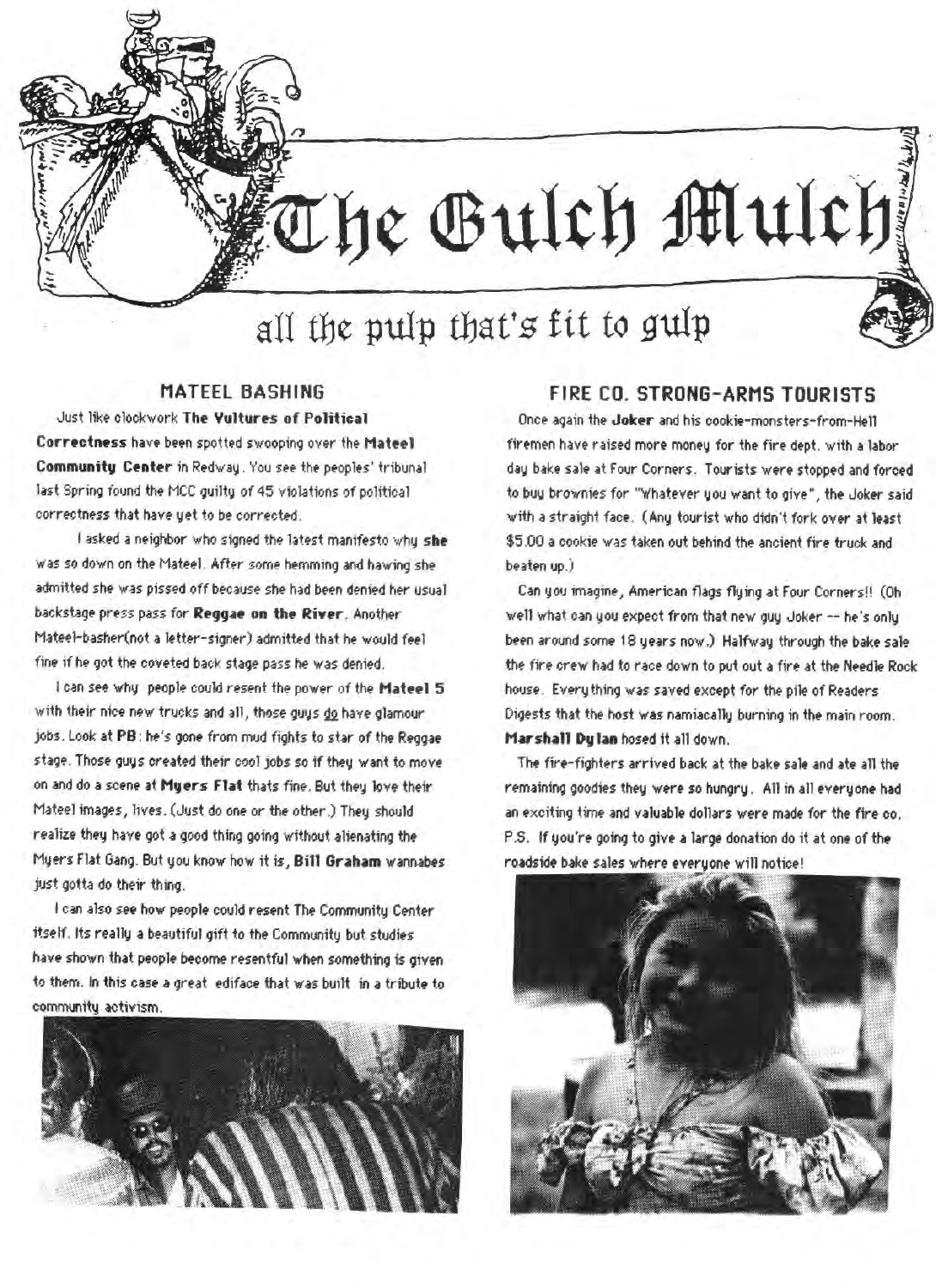## KMUD (91.1 FM) STUFF

All SIDES **NOY** (Mon-Fri, 6:25pm) runs the garnet from freaky to informative. The other day some warper named Avatar gave a general PC rap, then tried to sell some chapbook or something. He guiltily gave his address very rapidly but hey what's the rush -- anything goes on All Sides Now. All Sides Now (started in May 1990 after the Too Short concert) is a great opportunity to immediately go on the air with an opinion after the news. It's a service that we'll probably never hear on **KZYX** because the Mendo freaks would be lining up outside the Philo station to go on the air. (Beth Bosk would be on every night now that her Tuesday afternoon talk show has been cancelled. A word about Beth: she's a zany bitch but she gives good entertainment. BRING BACK THE BITCH!!!). KZYX is a tame little station compared to the wild 'MUD.

#### \*\*\*

One of the funniest moments I heard on KMUD this year occurred after Janet Reno pressed the button and burned up all those kids in 'waco, Texas. On **OYl** and PB's shov **THANK JAH ITS FRIDAY** (Friday 9-10 am) some guy calling himself Wace **Watch** had always called in with reports from the daily news conference from Waco. Here was a get-a-life kind of guy with too much time on his hands watching his satelite dish everyday. (Omigod that sounds familiar!)

So Waco burns and Waco Watch calls up KMUD out for blood but vou see it is Monday and **P~u1** on THE **POLITICALLY CORRECT WEEK IN REVIEW** (7 pm, alternate Mondays) isn't too impressed with the fire. OI' Waco Watch is going on and on about why don't you care about this violent event while to Paul and Truth of the PCP is just another blip on the radar screen of bad history. Oh Waco Watch...GET A LIFE!!!

#### $# # #$

**THE 6000 HORNING SHOV** (7-9 am, Monday) is going through some changes. Basically it's Michael's show with Bob playing the Ed McMahon role. Simon ran the board but he's gone now -- I guessed he called too many people he didn't agree with NAZIS. (Well me, anyway.) So Simon's gone and Diane of Beabow has taken his slot which pushed Michael back to the control board. Was the push on to balance the show with a



'Woman? Hice denies that.

Mike is very prepared, sitting there with his script outline written on yellov legal pad, giving his narrations of local events while his sidekicks chime in from time to time. His politically incorrect streak makes good radio in this PC ghetto. Maybe he'll get into *some* polarizing conversations with Diane tho she's also pretty Pl. (Try sex talk, Mike!)

Though the jury is still out on Diane, in a month it won't matter what the "jury" says because she'll have tenure at the 'MUD, another sacred cow for the Good Morning Show! (Mike denies that too) If Mike can keep it up the show could last past X-MAS.

## **HYERS FLAT TOURISM**

'vlhen you encourage tourism what you're saying is eat here, sleep here, and shit here. (The Eat Sleep Shit Ranch?) Then where do we put all those tourist turds? (In Mary Andervidual's back yard?)

Having a music venue at Myers Flat would bring into this area an industry that doesn't pollute, except for some (50 tons a **week?)** errant turds in the bushes. But no factory effluent. It is jobs and it's not a petro-chemical plant.

Of course any little 'ol backwater like Myers Flat wants to stay that way. And some would choose a PC plants over hoards of music lovers.

## **TOP TEN REASONS TO HATE THE MATEEL C.C.**

#10. The building's too nice -- I wanted a cheap metal shed.

- #9. 'Cause I didn't get a back-stage pass to Reggae on the River.
- #8. Oh, I just hate those people! Who do they think they are,
- blah, blah, blah.
- *•1.* I got camped.
- •6. I ran out of other things to whine about.
- \*5. I have no life.
- •4. My car broke down again.
- #3. I'm always fighting with my neighbors and I can"t spell.
- •2. I can't cook -- I'm bored.
- \*1. Because I wanted to put a minor league baseball stadium at Myers Flat!

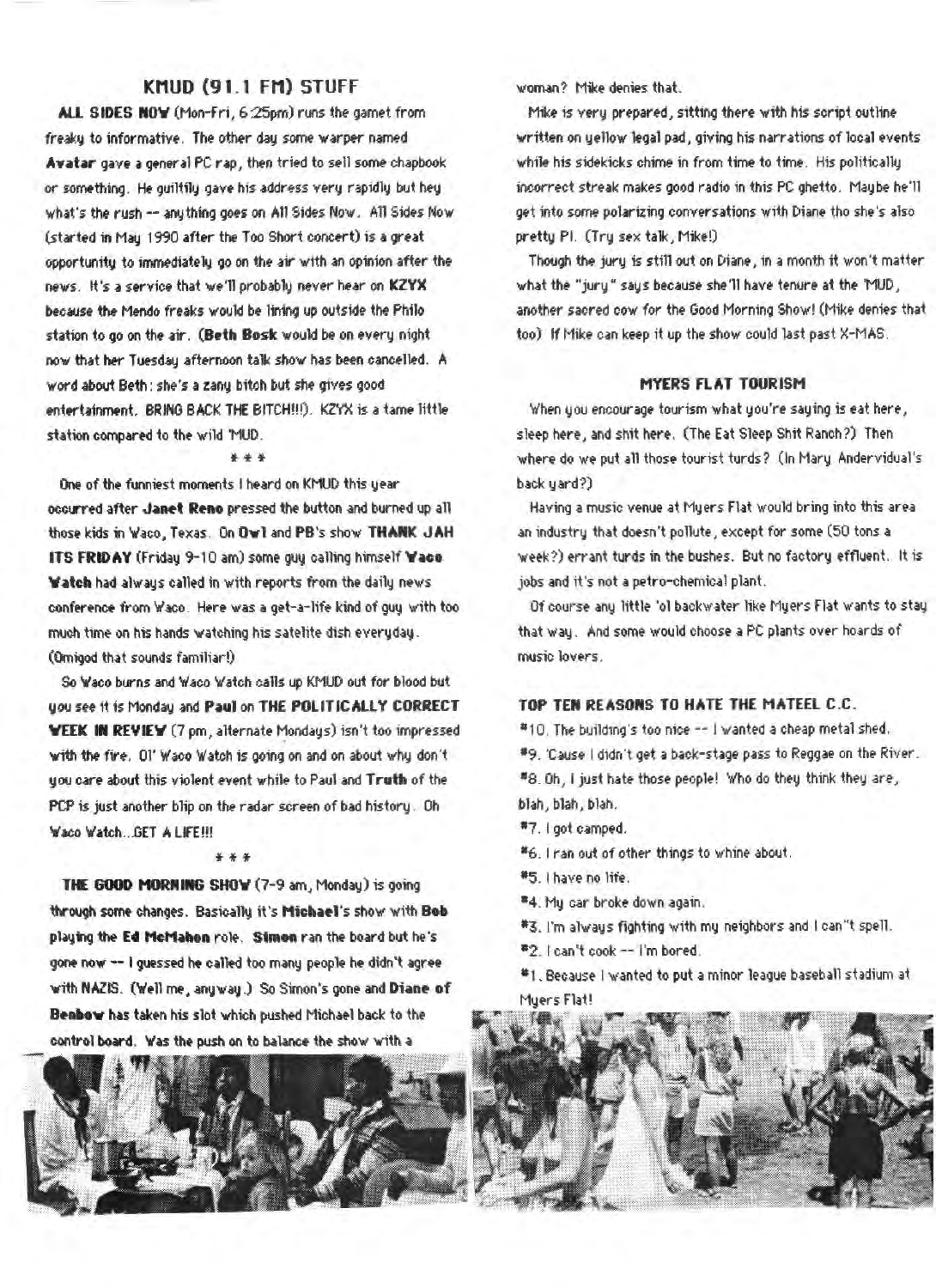# **MATTEO**

Matteo lives up the hill on the other edge of town near the tunnel. He wears the same sendals as the other x-pats tho his feet aren't torn up like **Farmer Franz**. He makes things, jewelry from silver. For six years now this dude from Italy hes been working with the local people teaching them how to work with plata (silver) and beads in a taller (shop) at the old **Casa de Monedo.** In exchange the village organization, celled **Ejido,** has given him a piece of lend where he has built a little house. His partner **Cristobol** also has an Ejido-sponsored spot a little above Matteo's tho he's almost always gone having married that whacky broad **Bonnie** from San Antonio.

It's evening ..... Matteo is sitting in the bar nursing a beer, and watching a re-run of **Mission Impossible** on the TV. He has expanded the size of his house two-fold since last year and taken in five Mexicans from Colima to live with him. He tells Jose he's getting a little tired of all the people but you know what? There's always tortillas being made and a pot of beans on the fire.

Matteo's room is a dusty living-working quarters. His workshop is in one corner, bed up on the loft, kitchen stuff off to one side. The town isn·t providing any more land to foreigners because the Brazilian astronomer who was running the water-pumping station up in the mountains with a similar deal left town in a hurry after **Federeles** found **weed**  growing near his house. **Sorino** took his solar panel and ran.



## **HALLOWEEN TRADE FAIRE**

Remember last year when it was raining on Halloween? A bunch of people got on the CB to try to decide whether to postpone it or whatever. The old standby had always been if it's raining then the Faire will held "the next sunny day". Now that we have the Community Center there is the option to bring the event indoors if necessary. So nothing has been officially decided, it could come down to the mob on the CB again.

There is a lot of disagreement because some people still want it fo be outside on the "next sunny day". The Faire can be big business these days as everyone has his own agenda : Some people make huge quantities of food to sell for various fund-raisers so they want no delay. those burritos gotta be sold! Others have guests from out-oftown that they don't particularly want to have around for additional days as they wait for that one "sunny day".

Face it, we're a more fast-paced bunch these days ... "next sunny day" just don't cut it any more. People have lives now. I say bring the event indoors on the second rainy day. Will anything be officially decided or will we revert to CB democracy where the shrillest three  $voies$  will decide? (To serve those burritos, PRONTO!)

## **THE COMMUNITY CENTER**

It's nice to see the old gel getting some use and attention after too many years as the **Plywood Albatrossl** Having the High School nearby contributes to the increased activity. Recently the floor crew came through with pointers, senders, and paint. Thanx to **Sandy** end the gang for all their good work! (Now if we can just get the good basketball hoop up!)

## **THE RETURN OF DEEP NOSE**

Richard Blackwell, perfumer-extraordinaire, will be et the Dharme Center (Set.Oct 30th) & Trade Faire (Sun) with his latest offerings such as "Dark Desire"....

**CONFUCIOUS** say: She who throws nails in road must have screws loose.....